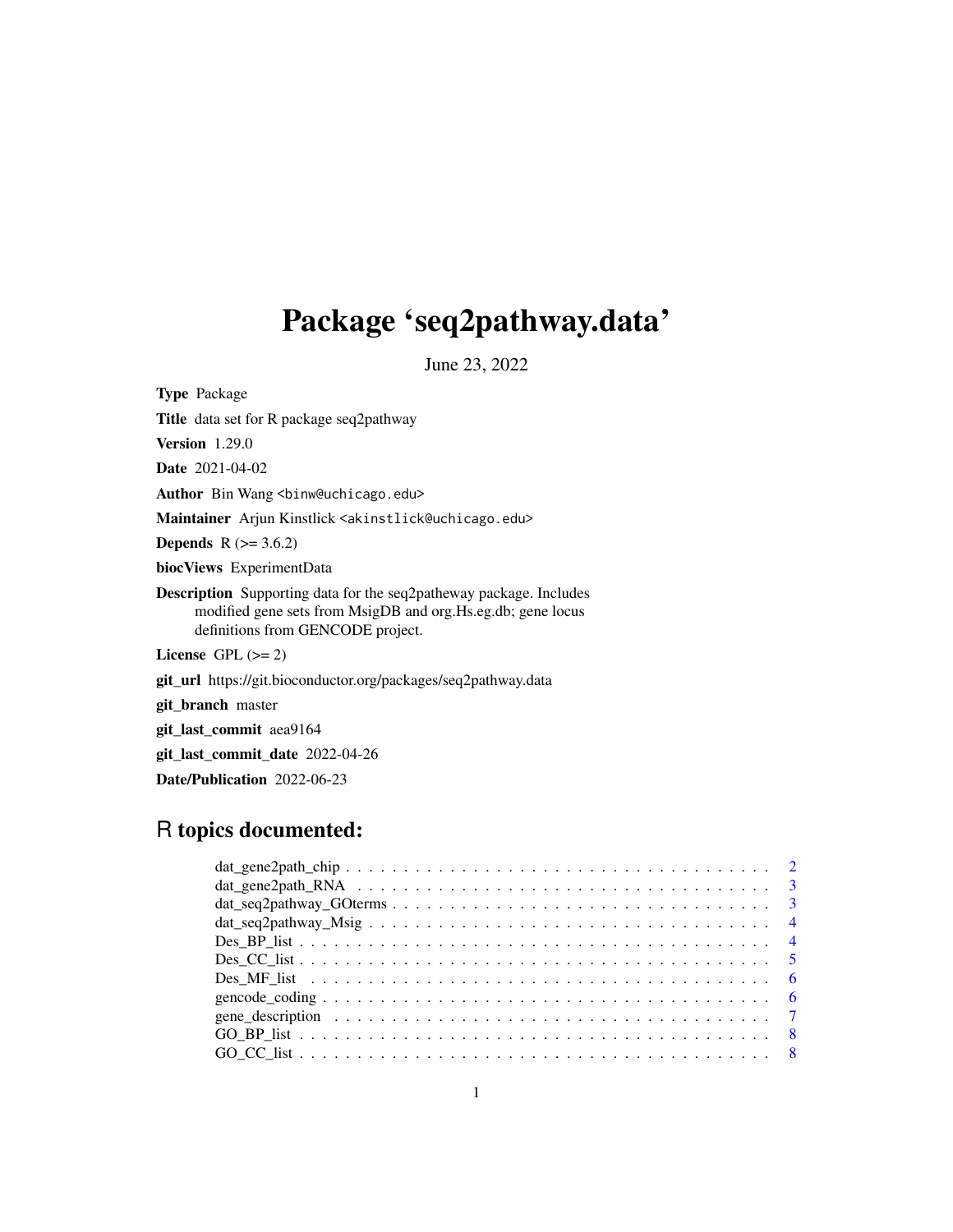<span id="page-1-0"></span>

| $GO_GENDCE_df_hg_v36 \ldots \ldots \ldots \ldots \ldots \ldots \ldots \ldots \ldots \ldots \ldots 10$                                                                                                                         |
|-------------------------------------------------------------------------------------------------------------------------------------------------------------------------------------------------------------------------------|
|                                                                                                                                                                                                                               |
|                                                                                                                                                                                                                               |
|                                                                                                                                                                                                                               |
|                                                                                                                                                                                                                               |
|                                                                                                                                                                                                                               |
| Msig_GENCODE_df_hg_v36 $\dots \dots \dots \dots \dots \dots \dots \dots \dots \dots \dots \dots \dots \dots \dots$                                                                                                            |
|                                                                                                                                                                                                                               |
| Msig_GENCODE_df_mm_vM25 \cdot \cdot \cdot \cdot \cdot \cdot \cdot \cdot \cdot \cdot \cdot \cdot \cdot \cdot \cdot \cdot \cdot \cdot \cdot \cdot \cdot \cdot \cdot \cdot \cdot \cdot \cdot \cdot \cdot \cdot \cdot \cdot \cdot |
|                                                                                                                                                                                                                               |

#### **Index** and the contract of the contract of the contract of the contract of the contract of the contract of the contract of the contract of the contract of the contract of the contract of the contract of the contract of th

dat\_gene2path\_chip *demo result of gene2pathway function from chip seq data*

# **Description**

demo result of gene2pathway function from chip seq data

## Usage

```
data("dat_gene2path_chip")
```
# Format

A list with 2 elements.

gene2pathway\_result.2 a list of gene2pathway test result, with 3 data frames(3 GO terms)

gene2pathway\_result.FET a list of fisher's test result, with 3 data frames(3 GO terms)

#### Value

A list, with two sub lists. The name of one sub list is "gene2pathway\_result.2", with 3 data frames of GO\_BP, GO\_MF, and GO\_CC, another is "gene2pathway\_result.FET", with 3 dara frames of GO\_BP, GO\_MF, and GO\_CC.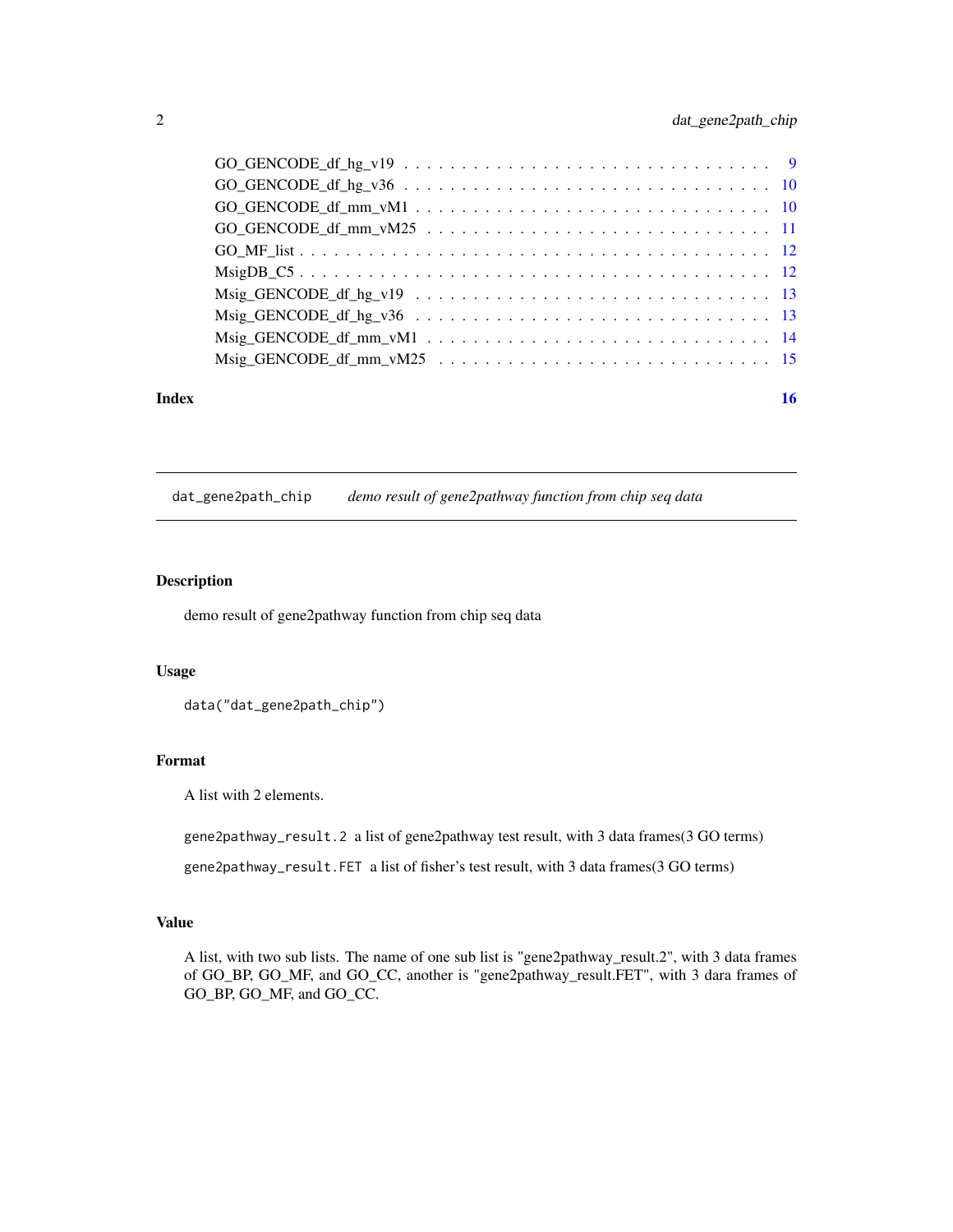<span id="page-2-0"></span>dat\_gene2path\_RNA *demo result of gene2pathway function from RNA seq data*

# Description

demo result of gene2pathway function from RNA seq data

# Usage

```
data("dat_gene2path_RNA")
```
# Format

A list with 2 elements.

gene2pathway\_result.2 a data frame of gene2pathway test result

gene2pathway\_result.FET a data frame of fisher's test result

#### Value

A list, with two elements. one element is a data frame about "gene2pathway\_result.2"", another data frame is about "gene2pathway\_result.FET".

```
dat_seq2pathway_GOterms
```
*demo result of seq2pathway function from chip seq data*

# Description

demo result of seq2pathway function from chip seq data

#### Usage

```
data("dat_seq2pathway_GOterms")
```
#### Format

A list with 3 elements.

seq2gene\_result a list with 2 annotation table

gene2pathway\_result.FAIME a list of gene2pathway test result, with 3 data frames(3 GO terms)

gene2pathway\_result.FET a list of fisher's test result, with 3 data frames(3 GO terms)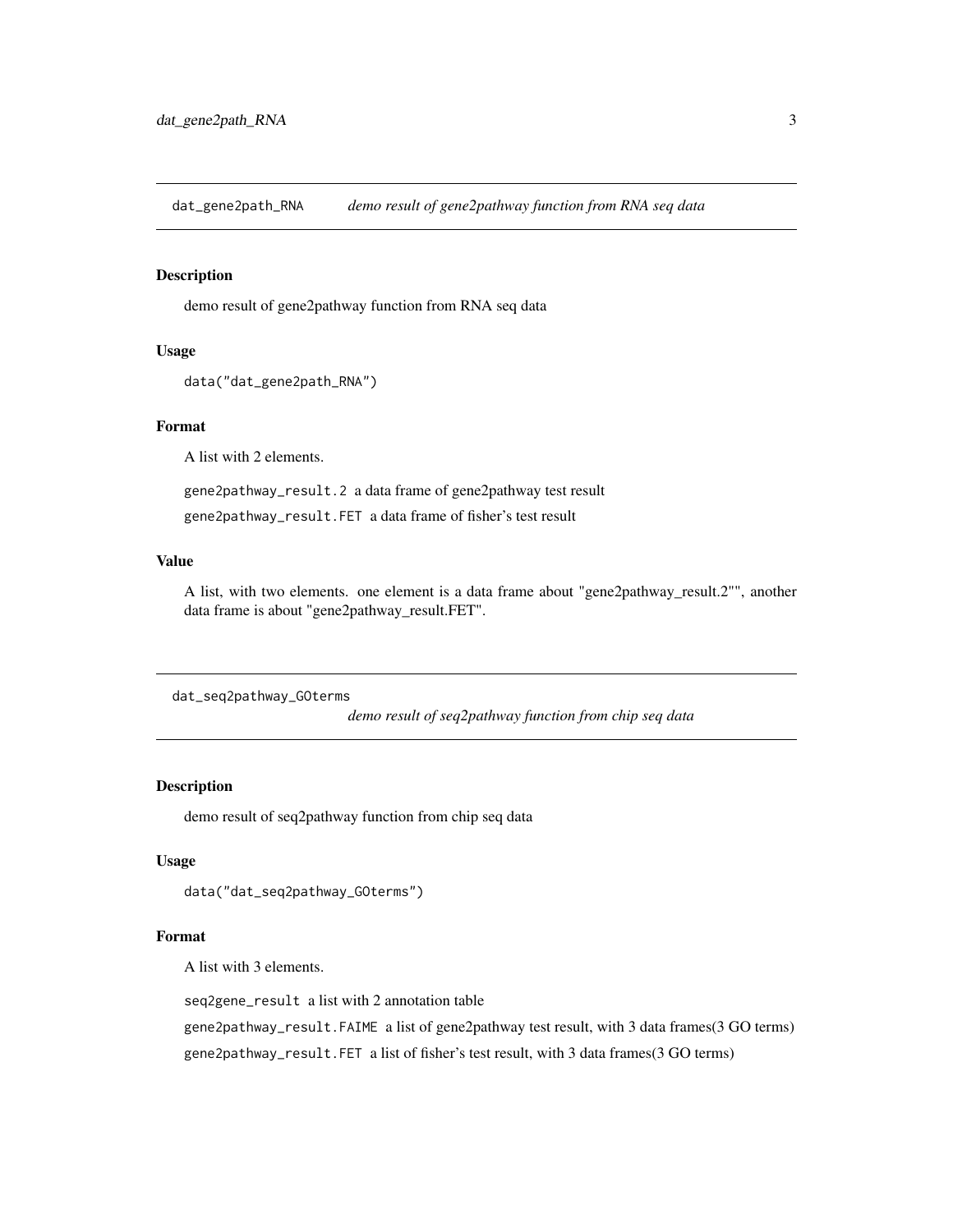<span id="page-3-0"></span>A list, with three sub lists. The name of first sub list is seq2gene\_result, with 2 data frames of full and coding gene annotation respectively, the name of second sub list is "gene2pathway\_result.FAIME", with 3 data frames of GO\_BP, GO\_MF, and GO\_CC, the third is "gene2pathway\_result.FET", with 3 dara frames of GO\_BP, GO\_MF, and GO\_CC.

dat\_seq2pathway\_Msig *demo result of seq2pathway function from chip seq data*

#### Description

demo result of seq2pathway function from chip seq data

#### Usage

```
data("dat_seq2pathway_Msig")
```
#### Format

A list with 3 elements.

seq2gene\_result a list with 2 annotation table

gene2pathway\_result.FAIME a data frame of gene2pathway test result by MsigDB C5 terms

gene2pathway\_result.FET a data frame of fisher's test resultby MsigDB C5 terms

## Value

A list, with three elements. The name of first element is seq2gene\_result, with 2 data frames of full and coding gene annotation respectively, the second element is a data frame of "gene2pathway\_result.FAIME", the third is a data frame of "gene2pathway\_result.FET".

Des\_BP\_list *Description of GO term BP*

#### **Description**

Description of GO term BP

## Usage

data("Des\_BP\_list")

#### Format

A list, list names are Go term BP's IDs, list elements are GO term BP's descritpion respectively.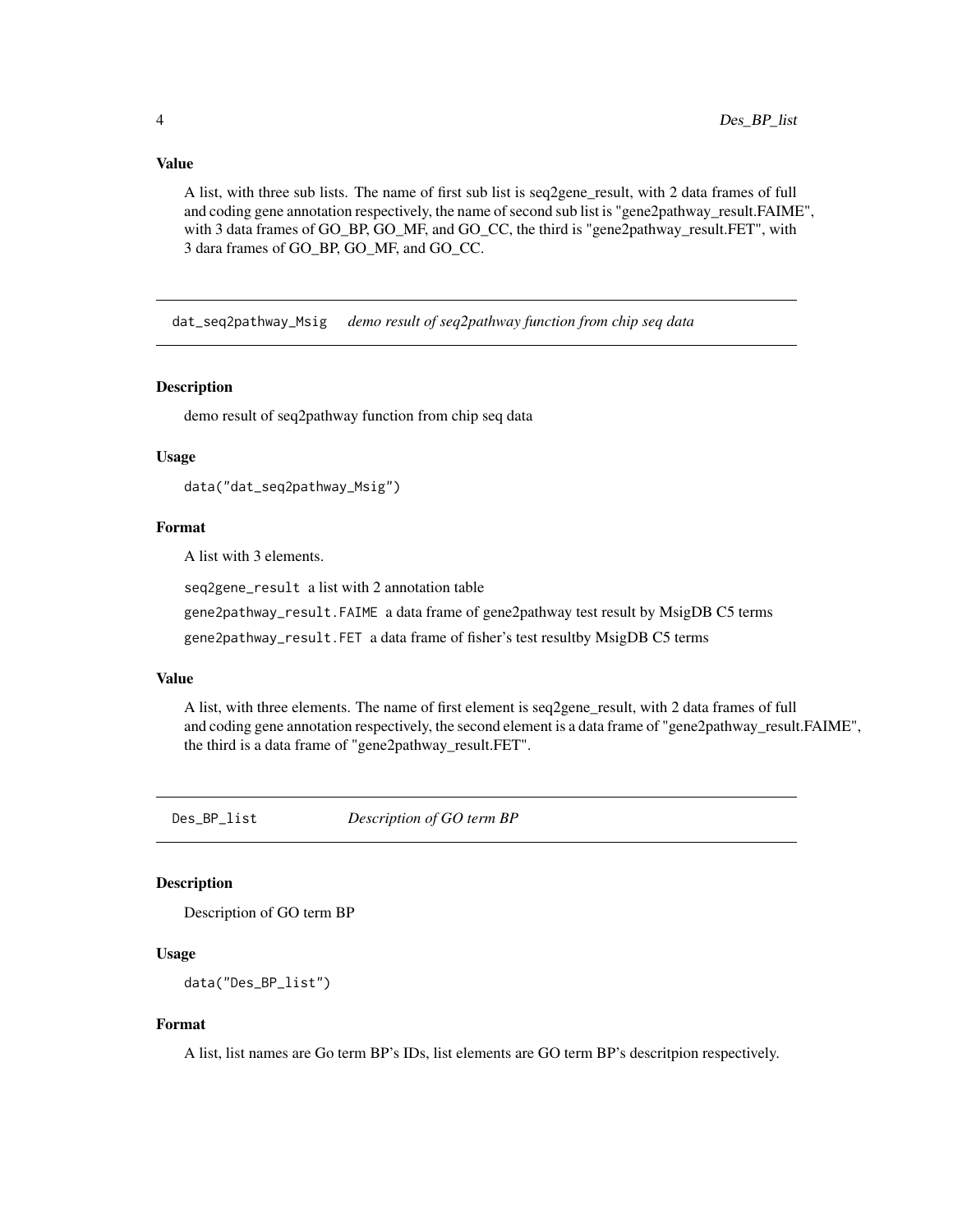# <span id="page-4-0"></span>Des\_CC\_list 5

# Value

A list, list names are Go term BP's IDs, list elements are GO term BP's descritpion respectively.

# Source

Carlson M. org.Hs.eg.db: Genome wide annotation for Human. R package version 3.0.0.

# Examples

```
data(Des_BP_list)
head(names(Des_BP_list))
head(Des_BP_list)
```
#### Des\_CC\_list *Description of GO term CC*

# Description

Description of GO term CC

# Usage

```
data("Des_CC_list")
```
# Format

A list, list names are Go term CC's IDs, list elements are GO term CC's descritpion respectively.

## Value

A list, list names are Go term CC's IDs, list elements are GO term CC's descritpion respectively.

# Source

Carlson M. org.Hs.eg.db: Genome wide annotation for Human. R package version 3.0.0.

## Examples

```
data(Des_CC_list)
head(names(Des_CC_list))
head(Des_CC_list)
```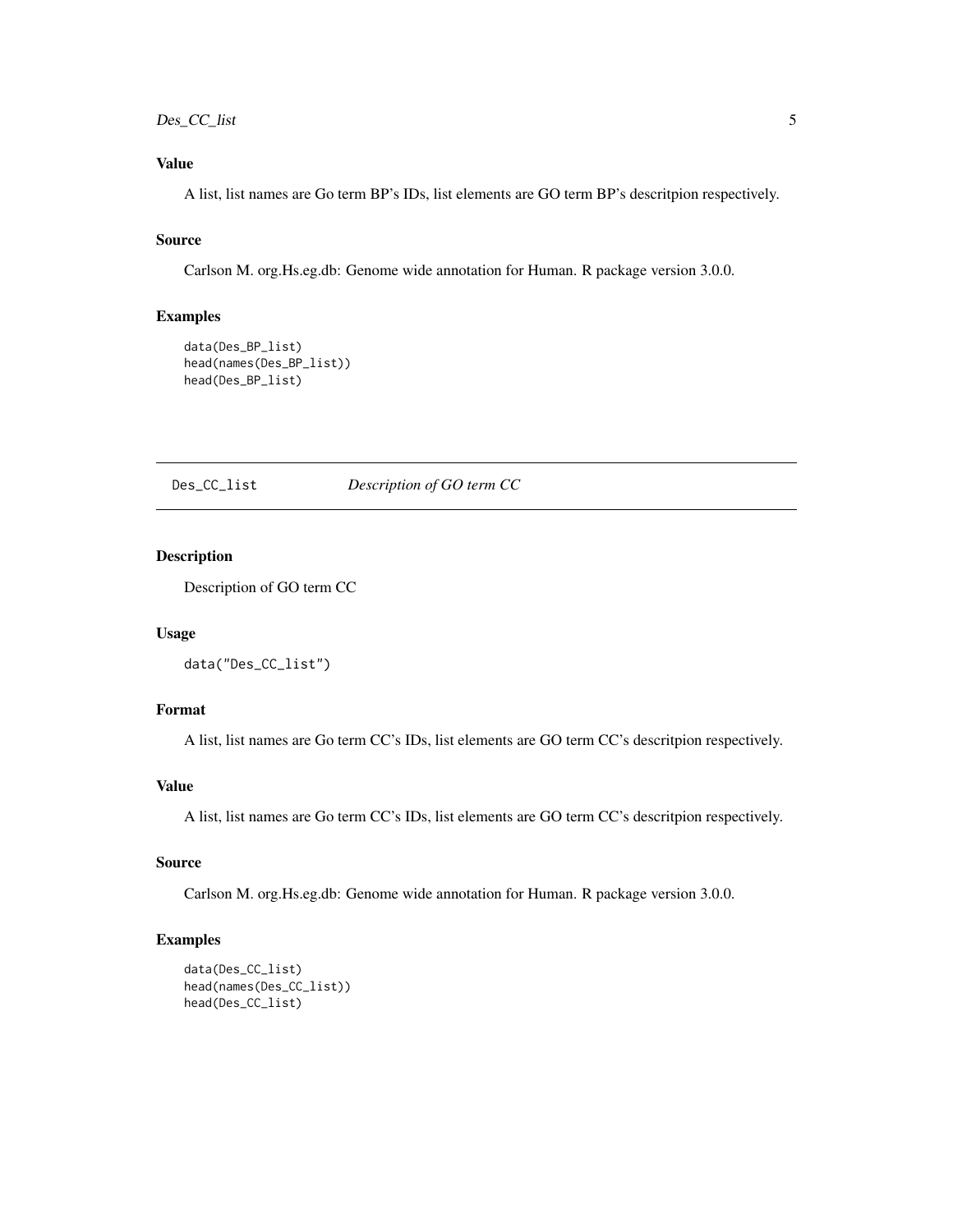<span id="page-5-0"></span>

# Description

Description of GO term MF

#### Usage

data("Des\_MF\_list")

## Format

A list, list names are Go term MF's IDs, list elements are GO term MF's descritpion respectively.

## Value

A list, list names are Go term MF's IDs, list elements are GO term MF's descritpion respectively.

#### Source

Carlson M. org.Hs.eg.db: Genome wide annotation for Human. R package version 3.0.0.

#### Examples

```
data(Des_MF_list)
head(names(Des_MF_list))
head(Des_MF_list)
```
gencode\_coding *Coding gene list in GENCODE 20.*

## Description

Coding gene list in GENCODE 20.

# Usage

```
data("gencode_coding")
```
## Format

A vector including all coding gene symbols in GENCODE version20.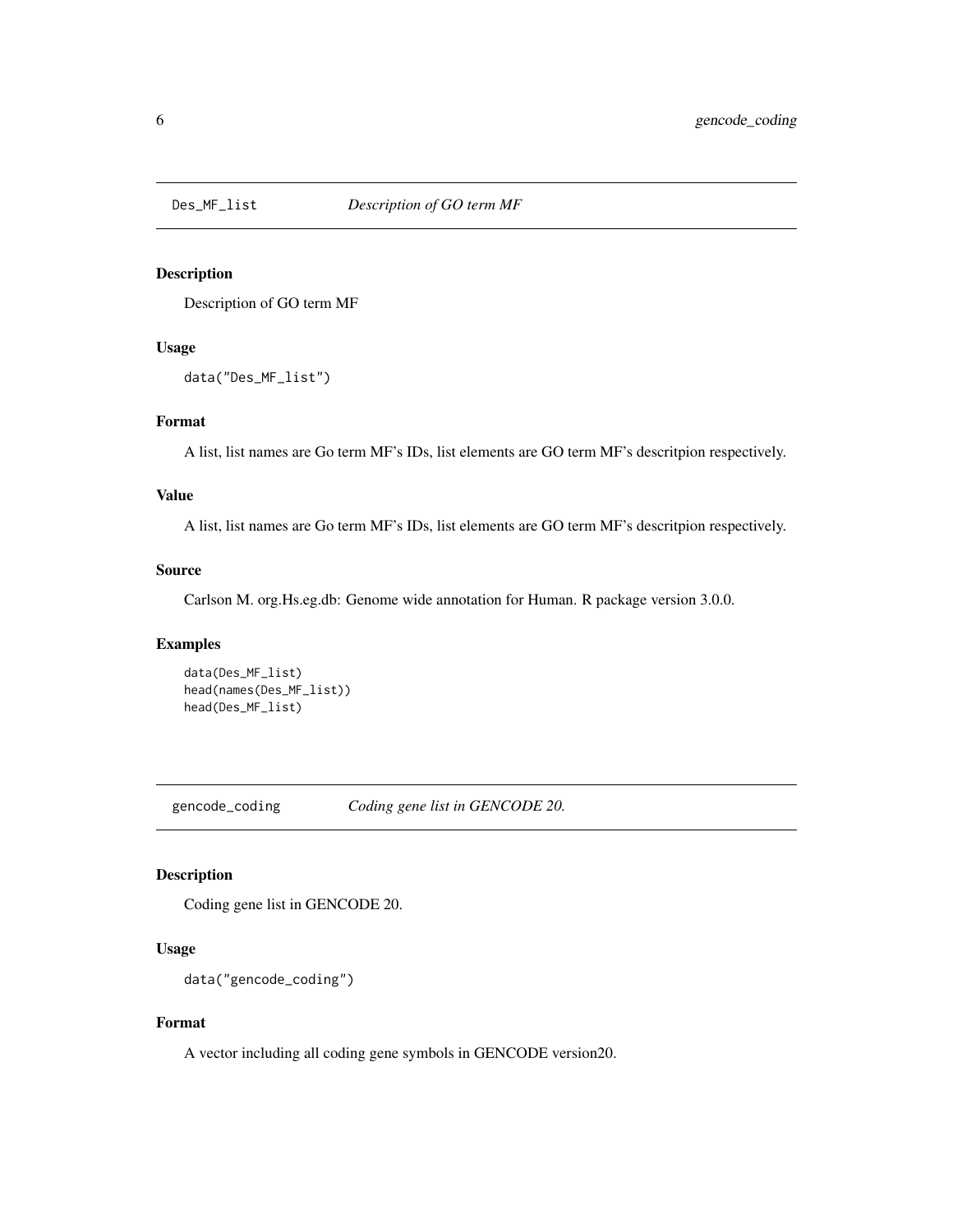<span id="page-6-0"></span>A character vector including all coding gene symbols in GENCODE version20.

#### Source

GENCODE 20

## References

Harrow J, et al. (2012) GENCODE: The reference human genome annotation for The ENCODE Project

## Examples

data(gencode\_coding) head(gencode\_coding)

gene\_description *demo data of adding gene description*

# Description

demo data of adding gene description

#### Usage

```
data("gene_description")
```
#### Format

A data frame with 561 observations on the following 2 variables.

hgnc\_symbol a characteristic vector

description a characteristic vector

#### Value

A characteristic matrix of gene symbols and descriptions.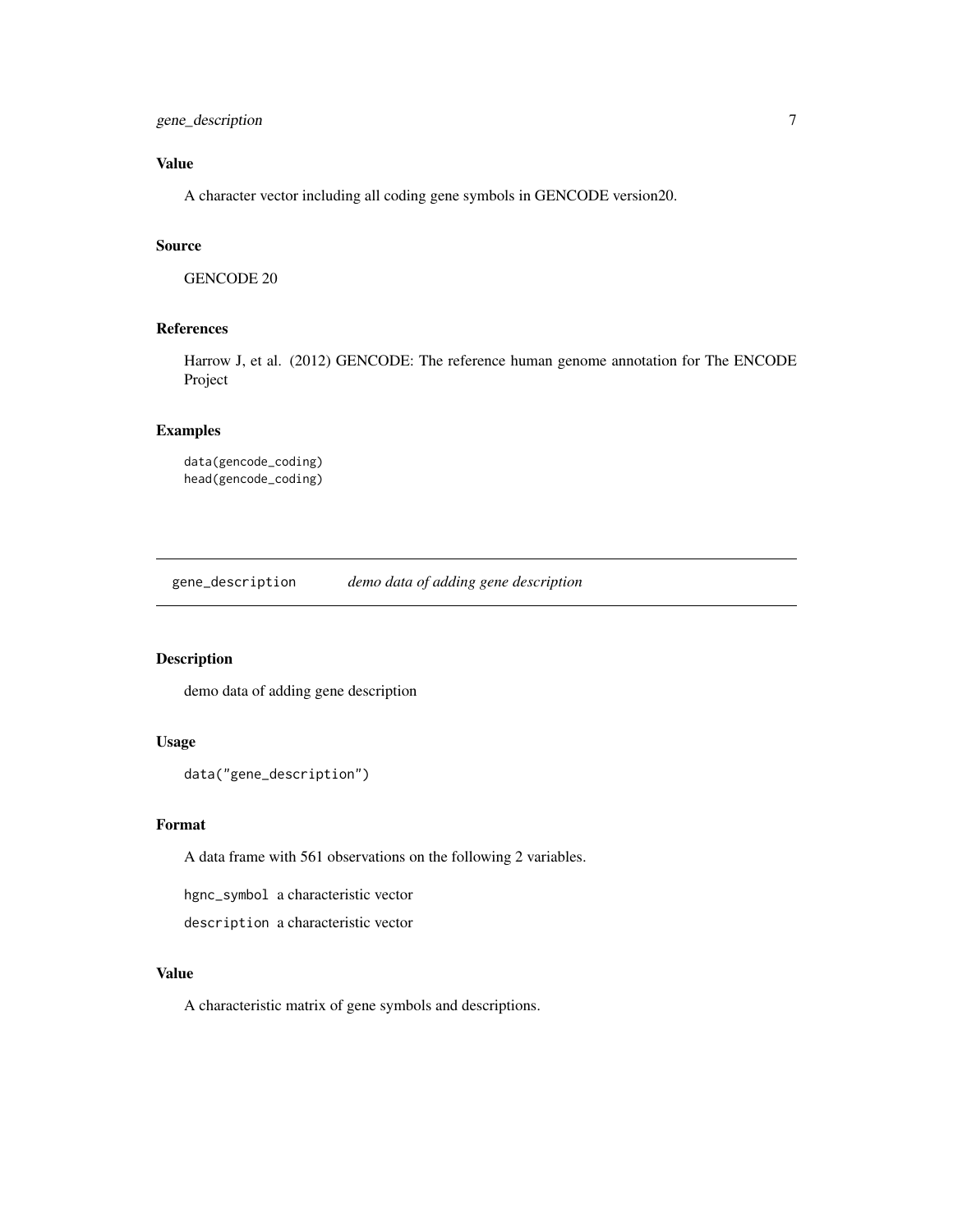<span id="page-7-0"></span>

## Description

Gene symbol list of GO term BP

#### Usage

data("GO\_BP\_list")

#### Format

A list, list names are Go term BP's IDs, list elements are gene symbols in GO term BP.

#### Value

A list, list names are Go term BP's IDs, list elements are gene symbols in GO term BP.

## Source

Carlson M. org.Hs.eg.db: Genome wide annotation for Human. R package version 3.0.0.

## Examples

data(GO\_BP\_list) head(GO\_BP\_list)

GO\_CC\_list *Gene symbol list of GO term CC*

## Description

Gene symbol list of GO term CC

#### Usage

data("GO\_CC\_list")

# Format

A list, list names are Go term CC's IDs, list elements are gene symbols in GO term CC.

## Value

A list, list names are Go term CC's IDs, list elements are gene symbols in GO term CC.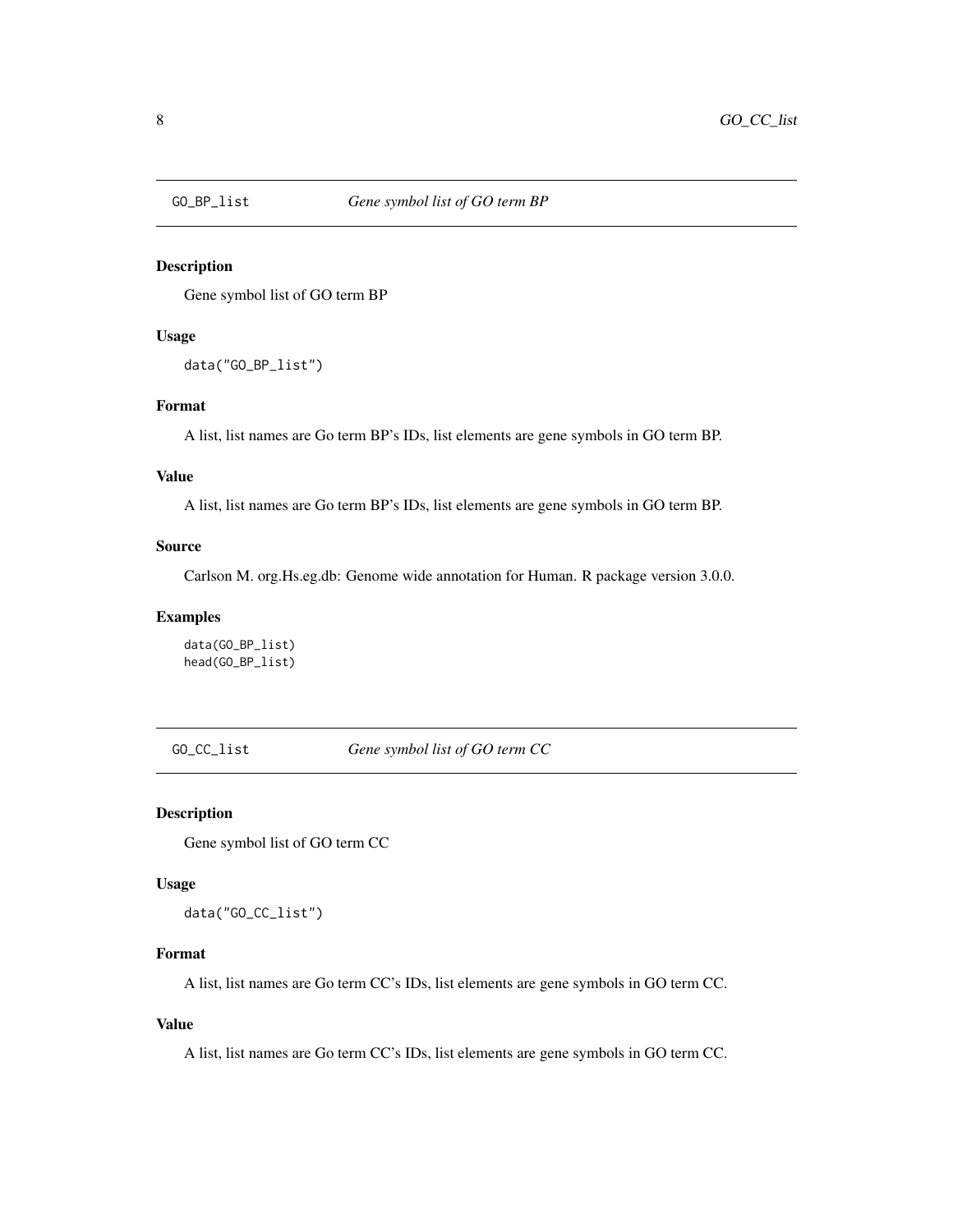# <span id="page-8-0"></span>Source

Carlson M. org.Hs.eg.db: Genome wide annotation for Human. R package version 3.0.0.

## Examples

```
data(GO_CC_list)
head(GO_CC_list)
```
GO\_GENCODE\_df\_hg\_v19 *intersection genes of GO terms and GENCODE 19*

# Description

intersection genes of GO terms and GENCODE 19

#### Usage

```
data("GO_GENCODE_df_hg_v19")
```
#### Format

A data frame.

# Value

A data frame.

## Source

Carlson M. org.Hs.eg.db: Genome wide annotation for Human. R package version 3.0.0.

# References

Harrow J, et al. (2012) GENCODE: The reference human genome annotation for The ENCODE Project

# Examples

```
data(GO_GENCODE_df_hg_v19)
head(GO_GENCODE_df_hg_v19)
```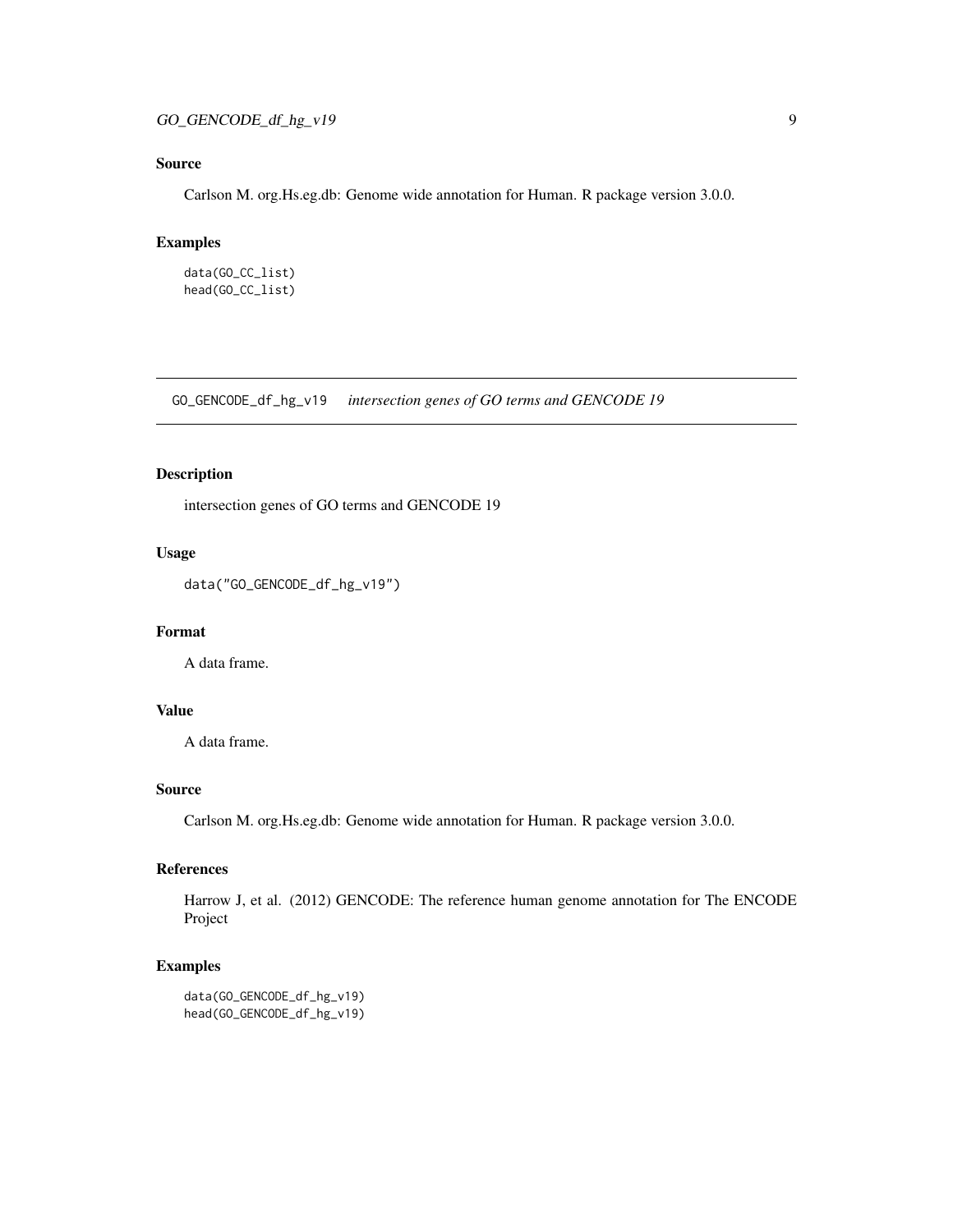<span id="page-9-0"></span>GO\_GENCODE\_df\_hg\_v36 *intersection genes of GO terms and GENCODE 36*

## Description

intersection genes of GO terms and GENCODE 36

#### Usage

data("GO\_GENECODE\_df\_hg\_v36")

# Format

A data frame.

#### Value

A data frame.

# Source

Carlson M. org.Hs.eg.db: Genome wide annotation for Human. R package version 3.0.0.

## References

Harrow J, et al. (2012) GENCODE: The reference human genome annotation for The ENCODE Project

# Examples

data(GO\_GENECODE\_df\_hg\_v36) head(GO\_GENCODE\_df\_hg\_v36)

GO\_GENCODE\_df\_mm\_vM1 *intersection genes of GO terms and GENCODE vM1*

## Description

intersection genes of GO terms and GENCODE vM1

#### Usage

```
data("GO_GENCODE_df_mm_vM1")
```
# Format

A data frame.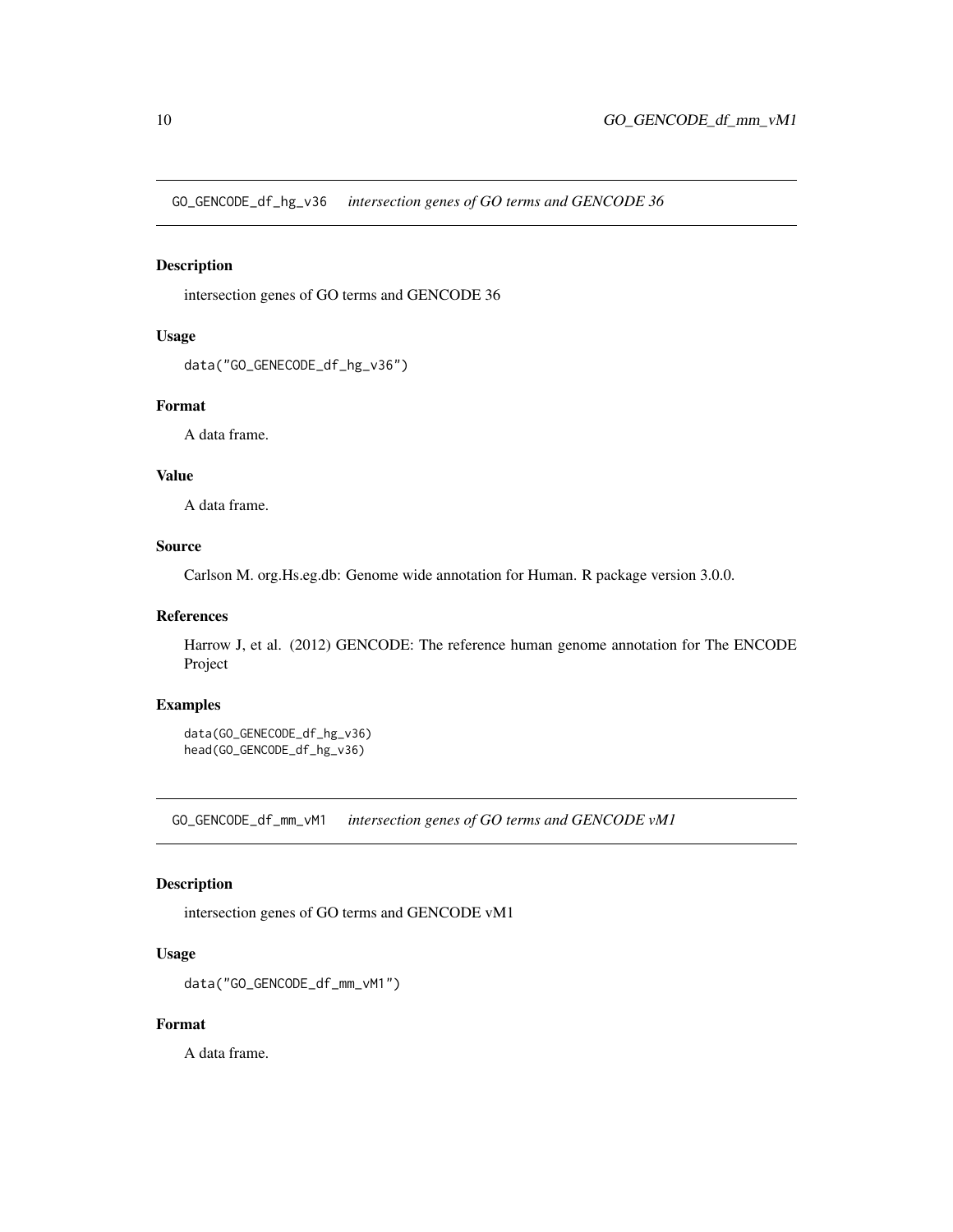<span id="page-10-0"></span>A data frame.

## Source

Carlson M. org.Hs.eg.db: Genome wide annotation for Human. R package version 3.0.0.

#### References

Harrow J, et al. (2012) GENCODE: The reference human genome annotation for The ENCODE Project

#### Examples

```
data(GO_GENCODE_df_mm_vM1)
head(GO_GENCODE_df_mm_vM1)
```
GO\_GENCODE\_df\_mm\_vM25 *intersection genes of GO terms and GENCODE vM25*

## Description

intersection genes of GO terms and GENCODE vM25 simply by gene symbol match

#### Usage

```
data("GO_GENCODE_df_mm_vM25")
```
#### Format

A data frame.

#### Value

A data frame.

#### Source

Carlson M. org.Hs.eg.db: Genome wide annotation for Human. R package version 3.0.0.

## References

Harrow J, et al. (2012) GENCODE: The reference human genome annotation for The ENCODE Project

## Examples

data(GO\_GENECODE\_df\_mm\_vM25) head(GO\_GENCODE\_df\_mm\_vM25)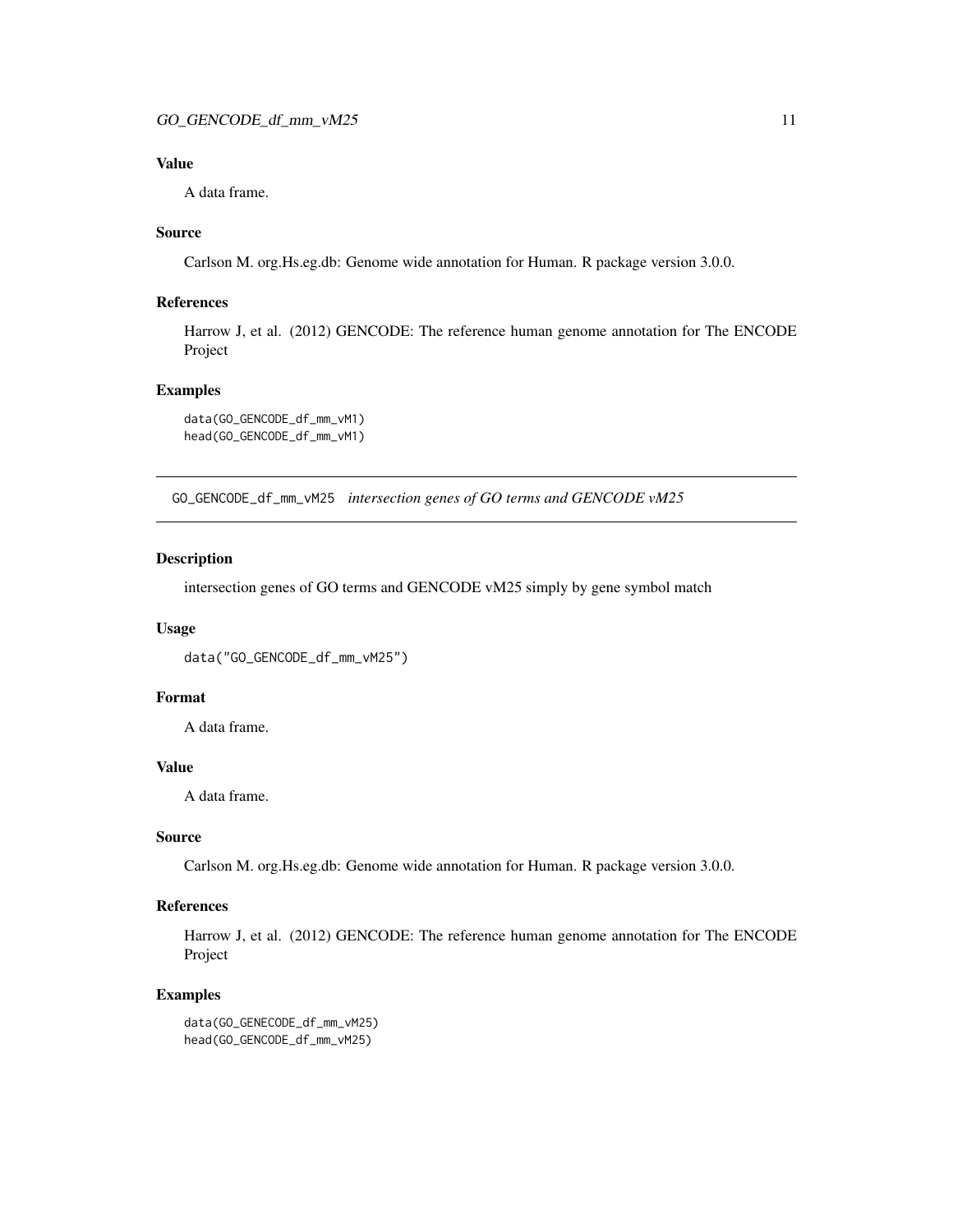<span id="page-11-0"></span>

# Description

Gene symbol list of GO term MF

# Usage

data("GO\_MF\_list")

# Format

A list, list names are Go term MF's IDs, list elements are gene symbols in GO term MF.

## Value

A list, list names are Go term MF's IDs, list elements are gene symbols in GO term MF.

## Source

Carlson M. org.Hs.eg.db: Genome wide annotation for Human. R package version 3.0.0.

#### Examples

data(GO\_MF\_list) head(GO\_MF\_list)

MsigDB\_C5 *MsigDB data set*

#### Description

.gsa format data

#### Usage

data("MsigDB\_C5")

# Format

A list with 3 sub lists.

genesets a list of gene names

geneset.names a list of geneset names

geneset.descriptions a list of geneset descriptions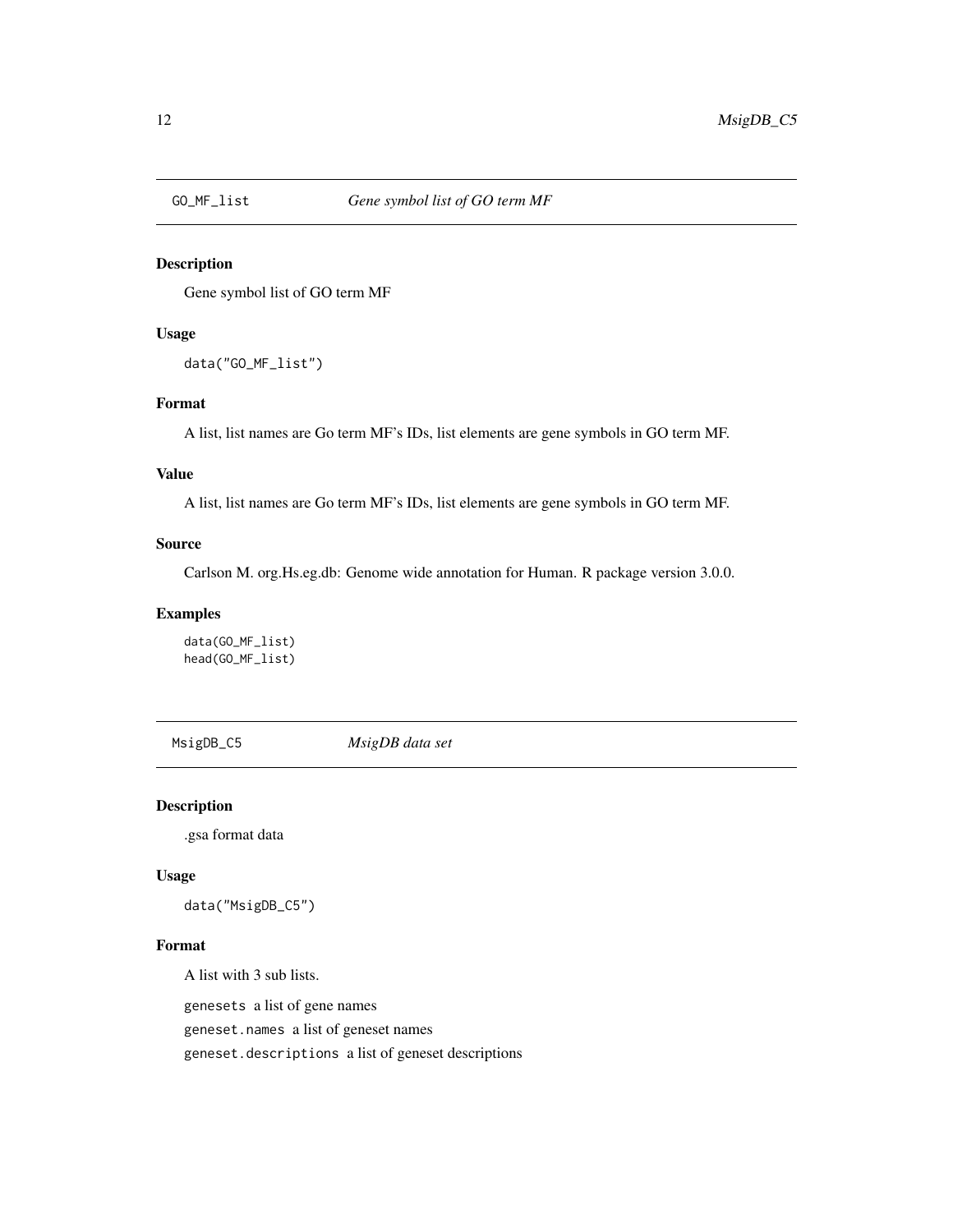<span id="page-12-0"></span>A "GSA.genesets" object from GSA package.

Msig\_GENCODE\_df\_hg\_v19

*intersection genes of MSigDB collection and GENCODE 19*

# Description

intersection genes of MSigDB collection and GENCODE 19

## Usage

```
data("Msig_GENCODE_df_hg_v19")
```
## Format

A data frame.

#### Value

A data frame.

# References

Harrow J, et al. (2012) GENCODE: The reference human genome annotation for The ENCODE Project. Subramanian, Tamayo, et al. (2005, PNAS 102, 15545-15550).

# Examples

```
data(Msig_GENCODE_df_hg_v19)
head(Msig_GENCODE_df_hg_v19)
```
Msig\_GENCODE\_df\_hg\_v36

*intersection genes of MSigDB collection and GENCODE 36*

# Description

intersection genes of MSigDB collection and GENCODE 36

#### Usage

data("Msig\_GENCODE\_df\_hg\_v36")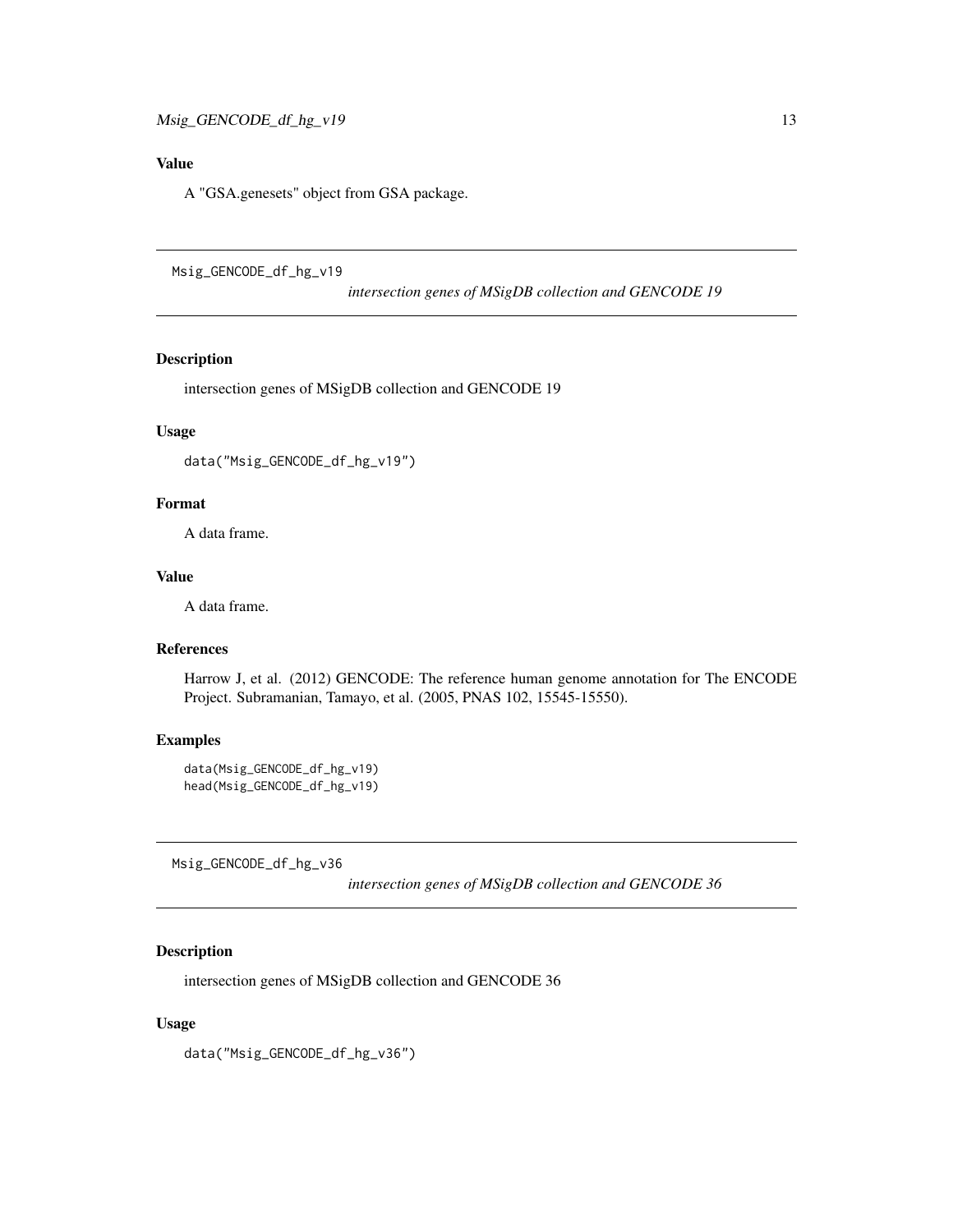## Format

A data frame.

# Value

A data frame.

# References

Harrow J, et al. (2012) GENCODE: The reference human genome annotation for The ENCODE Project. Subramanian, Tamayo, et al. (2005, PNAS 102, 15545-15550).

#### Examples

```
data(Msig_GENECODE_df_hg_v36)
head(Msig_GENECODE_df)
```
Msig\_GENCODE\_df\_mm\_vM1

*intersection genes of MSigDB collection and GENCODE vM1*

# Description

intersection genes of MSigDB collection and GENCODE vM1

#### Usage

```
data("Msig_GENCODE_df_mm_vM1")
```
## Format

A data frame.

# Value

A data frame.

## References

Harrow J, et al. (2012) GENCODE: The reference human genome annotation for The ENCODE Project. Subramanian, Tamayo, et al. (2005, PNAS 102, 15545-15550).

## Examples

data(Msig\_GENCODE\_df\_mm\_vM1) head(Msig\_GENCODE\_df\_mm\_vM1)

<span id="page-13-0"></span>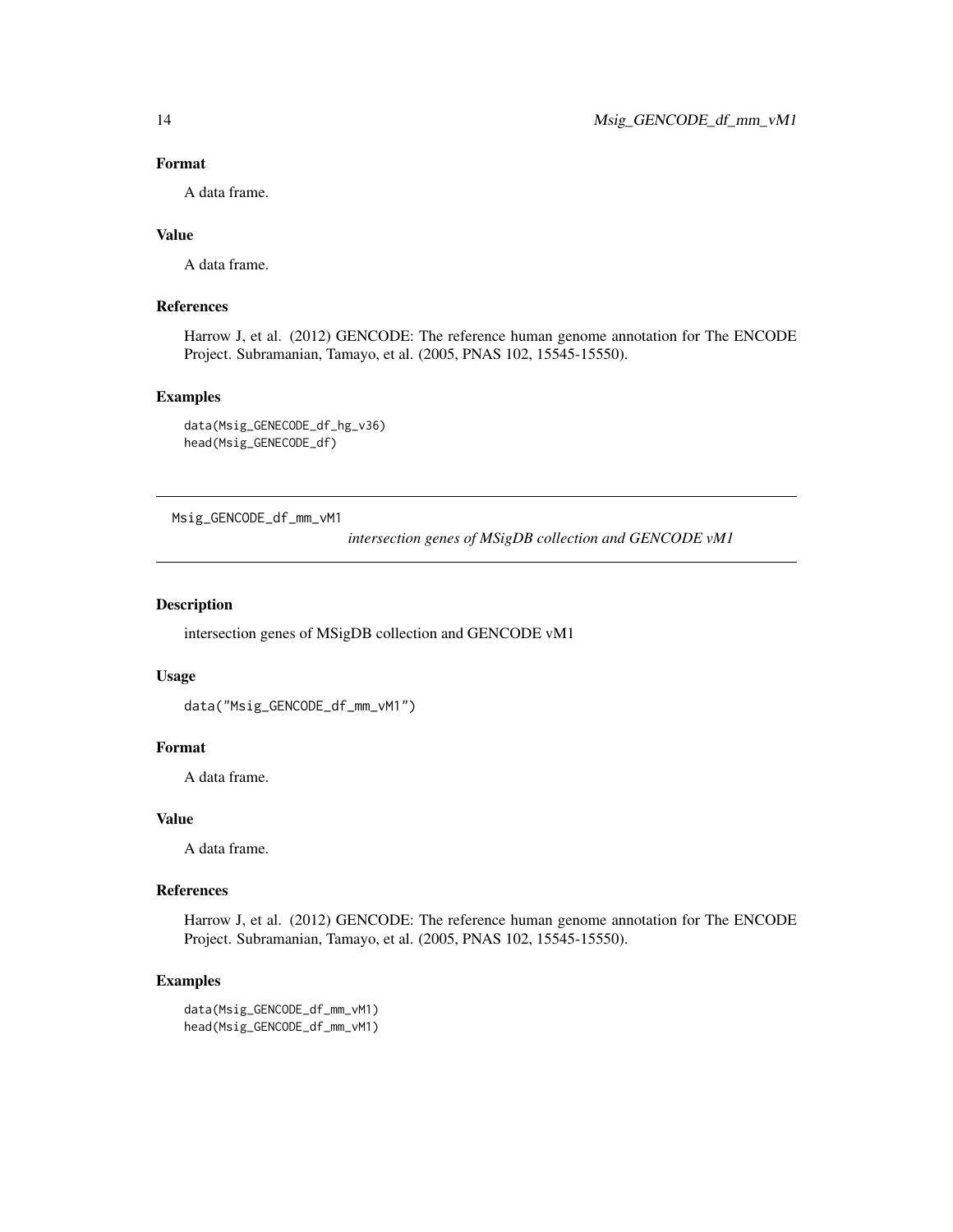<span id="page-14-0"></span>Msig\_GENCODE\_df\_mm\_vM25

*intersection genes of MSigDB collection and GENCODE vM25*

# Description

intersection genes of MSigDB collection and GENCODE vM25 simply by gene symbol match

# Usage

data("Msig\_GENCODE\_df\_mm\_vM25")

# Format

A data frame.

# Value

A data frame.

# References

Harrow J, et al. (2012) GENCODE: The reference human genome annotation for The ENCODE Project. Subramanian, Tamayo, et al. (2005, PNAS 102, 15545-15550).

# Examples

data(Msig\_GENECODE\_df\_mm\_vM25) head(Msig\_GENECODE\_df)